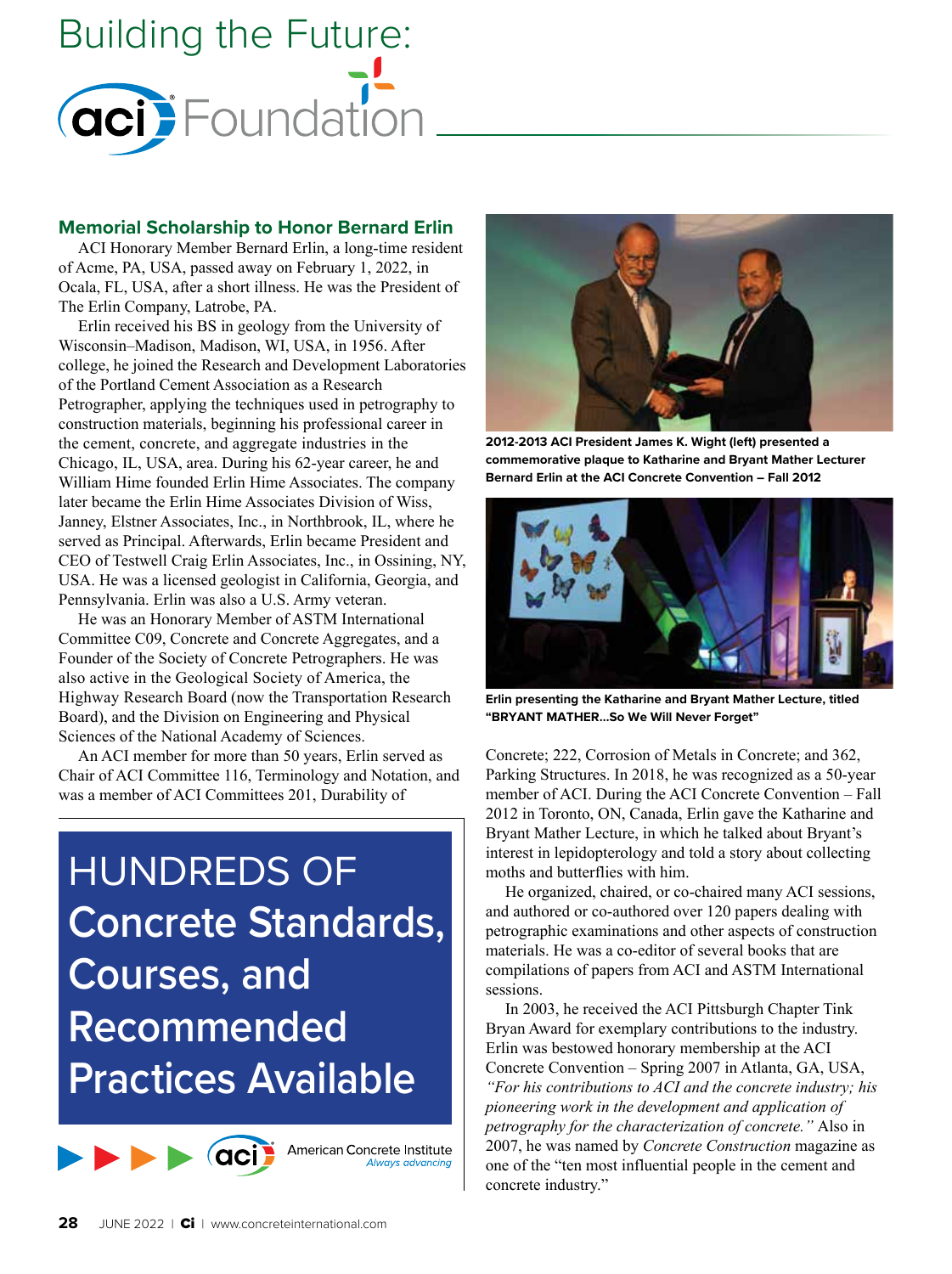# Building the Future: **aci** Foundation

To honor Erlin's many contributions to the concrete industry and ACI, a memorial scholarship was set up with the ACI Foundation. The scholarship will provide tuition assistance to deserving students studying in a concrete materials-related degree program. To contribute to this restricted fund, you can donate online at **[www.acifoundation.](http://www.acifoundation.org/giving) [org/giving](http://www.acifoundation.org/giving)** or mail a check made out to the ACI Foundation, referencing the Bernard Erlin Memorial Scholarship, to: ACI Foundation, 38800 Country Club Dr., Farmington Hills, MI 48331.

## **ACI Foundation Announces Election of New Chair and Trustees**

The ACI Foundation announced the selection of new Chair of Trustees, Jeffrey W. Coleman; the election of two new trustees, Khaled W. Awad and Keith E. Kesner; and the re-election of an existing trustee, Robert J. Frosch. They join Joseph M. Bracci, Ronald G. Burg, Donna G. Halstead, Ann M. Masek, Antonio Nanni, Michael J. Paul, and William E. Rushing Jr. on the ACI Foundation Board of Trustees.

The ACI Foundation is a nonprofit organization established by ACI to make strategic investments in ideas, research, and people to create the future of the concrete industry. The ACI Foundation supports a wide range of research and educational initiatives that contribute to keeping the concrete industry at the forefront of technological advances in material composition, design, and construction.

### **Chair of Trustees**



**Jeffrey W. Coleman**, FACI, is a licensed professional engineer, CEO, and Attorney at Coleman & Erickson, LLC, Minneapolis, MN, USA. He is an ACI Past President, an ACI Fellow, and has been an ACI member for 40 years. Coleman is the author of *Legal Issues in Concrete Construction*, published by ACI in 2004 (second edition published in 2014), and previously authored the

**Coleman** 

"Concrete Legal Notes" section of *Concrete International*.

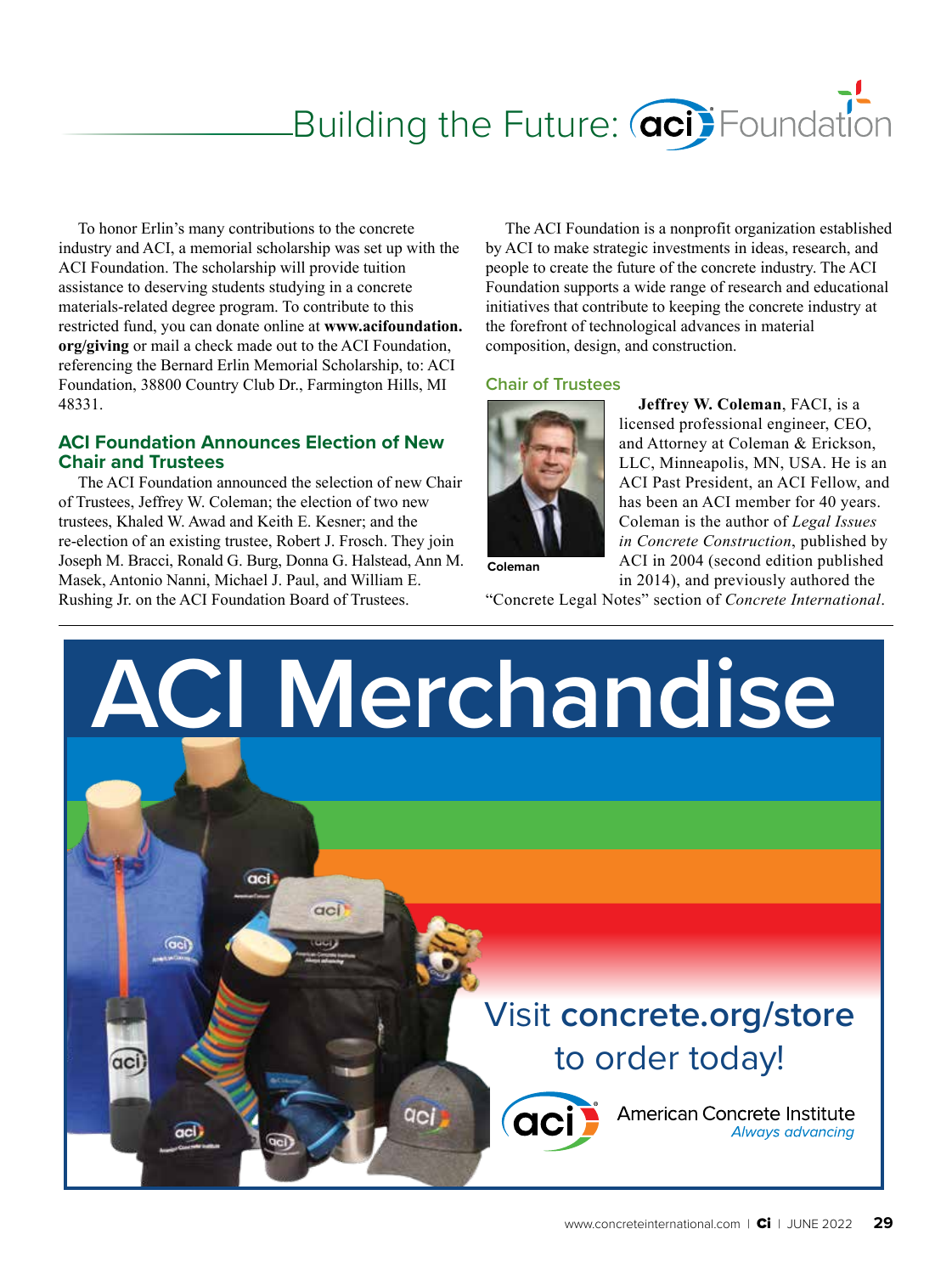# Building the Future: **aci** Foundation

Coleman was Chair of the Responsibility in Concrete Construction Committee (now ACI Committee 132), where he continues as a member, and served as a member of the ACI Board of Direction from 2012-2015. He has also served as a member of the ACI Construction Liaison, TAC Specifications, Financial Advisory, and Conventions Committees, and ACI Committee 301, Specifications for Concrete Construction.

Coleman received both his BS in civil engineering in 1976 and MS in structural engineering in 1977 from Iowa State University, Ames, IA, USA. Coleman is licensed as an engineer in Iowa, Minnesota, and Wisconsin, and as a lawyer in Minnesota, Wisconsin, Iowa, and North Dakota; however, he practices regularly in other states through admission "pro hac vice."

Coleman is the Past President of the Minnesota Concrete Council (MCC) and a former Board member. He is also a sustaining member of the American Society of Concrete Contractors (ASCC). Coleman has served five terms on the Board of Directors of the American Council of Engineering Companies of Minnesota. He is a past member of the Minnesota Board of Architecture, Engineering, Land Surveying, Landscape Architecture, Geoscience, and Interior Design (the Minnesota Licensing Board), having served from 2000 to 2004. He is a past member of the University of Minnesota Concrete Conference Planning Committee. In 2020, he was recognized by *Concrete Construction* magazine as one of "The Year's Most Influential People in the Concrete Industry."

### **New Trustees**



**Awad** 

**Khaled W. Awad**, FACI, is the Chairman and Founder of Advanced Construction Technology Services (ACTS), a material and geotechnical consulting firm based in Beirut, Lebanon, and operating in Qatar, Saudi Arabia, and several other countries in the Middle East. An active member of ACI, Awad serves on the ACI Chapter Activities and International Certification Committees;

and Committee C630, Construction Inspector Certification; Subcommittee C601-E, Concrete Construction Sustainability Assessor; as well as Committee 130, Sustainability of Concrete. Awad is a past Trustee of the ACI Foundation and an ACI Past President. He is a past Chair of the Financial Advisory Committee and previously served as a member of the ACI Board of Direction. He received his BE in civil engineering from the American University of Beirut, Beirut, Lebanon, and his MA in business administration from the Lebanese University, Beirut, Lebanon. Awad is also a member of the American Society of Civil Engineers (ASCE) and ASTM International, and a Fellow of the UK Institute of Concrete Technology.

He is the Founder of Grenea, an investment firm advancing and providing technical assistance to eco-developments around the world. Prior to establishing Grenea, he was the founding Director of Property Development of the Masdar Initiative in Abu Dhabi, UAE. Masdar is a multifaceted initiative advancing the development, commercialization, and deployment of renewable and alternative energy technologies and solutions. He oversaw the development of emission-free Masdar City, the world's first development aiming to become carbon neutral.

Awad worked in the real estate and construction industry in the Arabian Gulf for more than 30 years. He was the Founder and CEO of various construction and real estate companies, dealing with the supply chain and information technology side of the industry, as well as the development of large-scale projects.

He received the ACI Henry L. Kennedy Award and the ACI Chapter Activities Award in 2007, and ACI Certification Award in 2011, and is an ACI Fellow.



**Keith E. Kesner**, FACI, is among a small group of key personnel at CVM Engineers, a multifaceted professional engineering firm with a diverse staff of engineers, architects, and materials scientists serving premier institutional and commercial clients.

**Kesner**

Kesner is a structural engineer with over 25 years of professional experience. His specialties include evaluation of

existing structures, nondestructive testing, corrosion evaluation, and repair/rehabilitation design. Kesner has received numerous awards for his contributions to the engineering profession, including the 2021 ACI Henry L. Kennedy Award, the 2020 ACI Delmar L. Bloem Distinguished Service Award for contributions to the development of building codes for existing structures, and the 2005 ACI Young Member Award for Professional Achievement. He was also co-awarded the 1998 ACI Construction Award.

An active participant in industry organizations, Kesner is an ACI Fellow and a member of the ASCE and the International Concrete Repair Institute, Inc. He has authored or co-authored over 125 publications and presentations on a variety of structural engineering topics. He is a licensed professional engineer and structural engineer in several states. He received his BSE degree from the University of